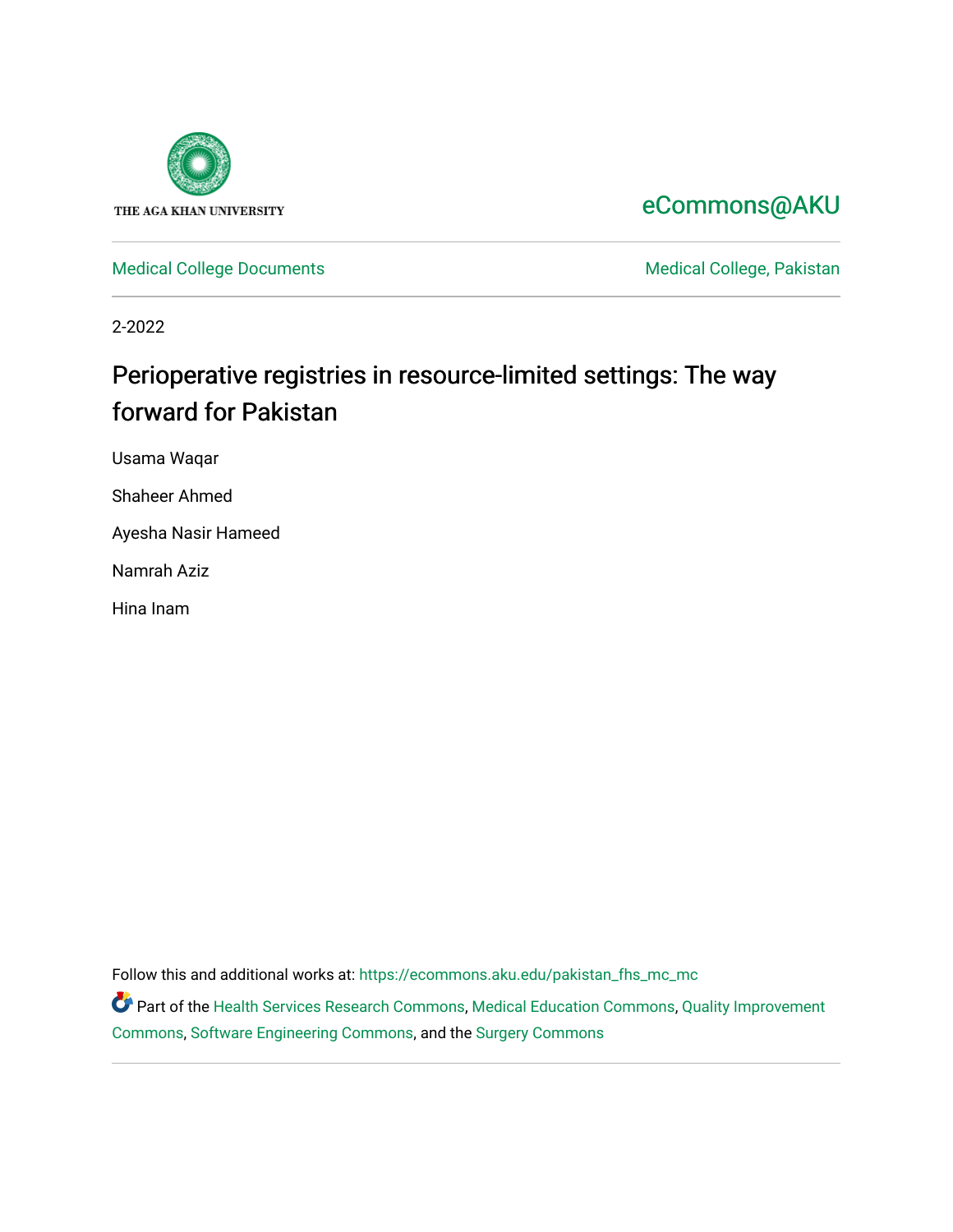# STUDENTS' CORNER SPECIAL COMMUNICATION

# **Perioperative registries in resource-limited settings: The way forward for Pakistan**

Usama Waqar,<sup>1</sup> Shaheer Ahmed,<sup>2</sup> Ayesha Nasir Hameed,<sup>3</sup> Namrah Aziz,<sup>4</sup> Hina Inam<sup>5</sup>

# **Abstract**

Capable of improving surgical quality, perioperative registries can allow performance benchmarking, reliable reporting and the development of risk-prediction models. Well established in high-income countries, perioperative registries remain limited in lower- and middle-income countries due to several challenges. First, ensuring comprehensive data entry forums to power the registries is difficult because of limited electronic medical records requiring sustained efforts to develop and integrate these into practice. Second, lack of adequate expertise and resources to develop and maintain registry software necessitates the involvement of software developers and information technology personnel. Third, case ascertainment and item completion are challenging secondary to poor-quality medical records and high lossto-follow-up rates, requiring telemedicine initiatives as an adjunct to existing care for the assessment of postdischarge outcomes. Lastly, standardised coding of clinical terminology is warranted for ensuring interoperability of the registries for which adaptation of the existing disease and procedural codes can be a sustainable and costeffective alternative to the development of new codes.

**Keywords:** Perioperative care, Registries, Evidence-based practice, Quality improvement, Pakistan.

# **DOI: https://doi.org/10.47391/JPMA.AKU-24**

# **Introduction**

In the field of surgery, regularly assessing trends in incidence of major postoperative complications is essential globally. For this purpose, the development of perioperative registries (PORs) has proved to be a reliable and cost-effective approach.<sup>1</sup> PORs are high-quality datasets powered by sustained collaborations among multiple surgical facilities. These registries incorporate

1,3,4Year 3 MBBS Student, Medical College, Aga Khan University, Karachi, 2Year 2 MBBS Student, Medical College, Islamabad Medical & Dental College, Islamabad, 4Department of Cardiothoracic Surgery, Aga Khan University Hospital, Karachi, Pakistan.

**Correspondence:** Usama Waqar. Email: usama.waqar@scholar.aku.edu

the findability, accessibility, interoperability and reusability (FAIR) principles of data management, allowing benchmarking of hospital performance, reliable reporting of postoperative outcomes, and development of risk-prediction models, collectively leading to improved quality of surgical care.2-4

In lower- and middle-income countries (LMICs), surgical facilities are burdened with inadequate quality of surgical care, owing to the challenges in building and maintaining surgical capacity in resource-constrained settings.<sup>5</sup> Compared to high-income countries (HICs), such resource-limited environments require more sophisticated and targeted surgical capacity-building initiatives, considering the greater potential for improvements in the quality of surgical care. While PORs have been well established in HICs, their implementation remains limited in LMICs, including Pakistan.6

The current review was planned to highlight the multifarious benefits of implementing perioperative registries in resource-constrained environments, such as Pakistan, to discuss the potential challenges that can hinder this process, and to suggest potential solutions which can be incorporated in LMICs.

# **Why the registries?**

PORs are essential to facilitate improvement in the existing quality of surgical care, to allow continuous surveillance, and to promote surgical research (Figure).

The quality of surgical care plays a decisive role in the morbidity, mortality and quality of life (QOL) of patients undergoing surgery. However, there is very limited evidence available evaluating the quality of perioperative care (POC) in low-resource settings.7 Research has shown that approximately 60% of avoidable deaths worldwide are secondary to low quality of care.<sup>6</sup> Therefore, particularly for LMICs such as Pakistan, efforts in improving access to healthcare cannot sufficiently translate into better health outcomes without improvement in the quality of care.<sup>6,7</sup>

Utilisation of PORs to improve patient safety and quality of care warrants a stepwise approach. First, the quality of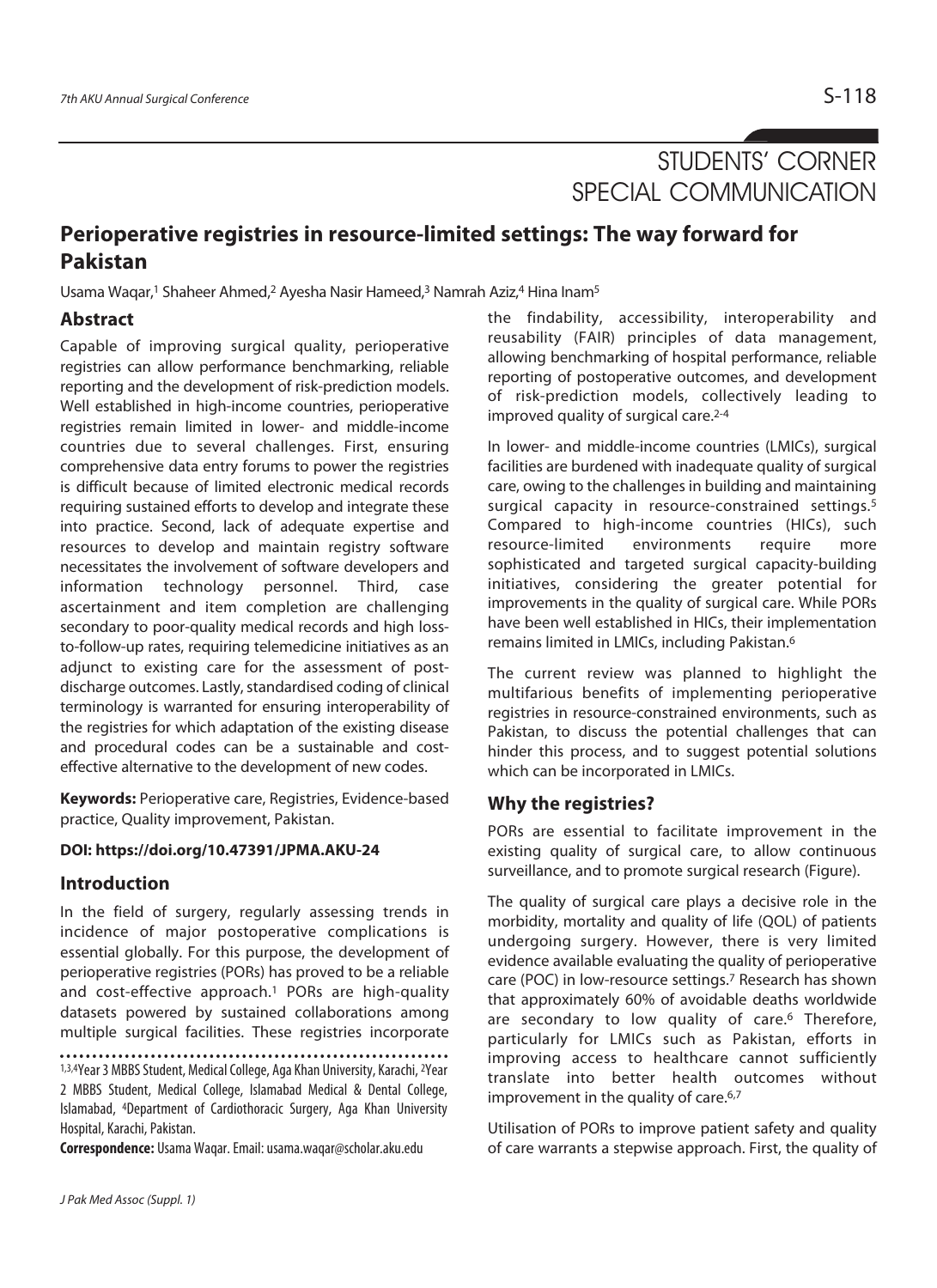

**Figure:** Potential benefits of implementing perioperative registries in Pakistan.

surgical care needs to be quantified using quality indicators. Ensuring that the selected quality indicators are both specific to assessing POC quality in an LMIC setting is imperative. Haller et al. identified several promising quality indicators that can be implemented as endpoints in the assessment of quality of surgical care even in resource-constrained settings. These included admission to the intensive care unit (ICU) within 14 days of surgery, length of hospital stay (LOS), surgical site infection (SSI), stroke, hospital readmission, and mortality within 30 days of index surgery.8

Second, the selected quality indicators need to be incorporated into hospital, regional, and national PORs in LMICs, including Pakistan. The data generated by these registries can subsequently allow the assessment of existing surgical practices and protocols, identify areas of improvement, and inform evidence-based decisions to ensure better quality of surgical care.3,6,9,10 The National Surgical Quality Improvement Programme by the American College of Surgeons (ACS-NSQIP) is one of the most widely used PORs globally. Compared to the incidence rates in earlier years, participation in ACS-NSQIP has shown annual risk reduction of 0.8% for mortality, 3.1% for one or more morbidity events, and 2.2% for SSIs.11

Additionally, evidence from these registries can also facilitate the development of risk prediction models for adverse surgical outcomes. Such models consider the relevant risk factors and predict the probability of adverse

events post-surgery for individual patients, informing surgical decisionmaking. An example of such a model is the risk calculator by the Society of Thoracic Surgeons (STS), powered by its national perioperative database.12,13

Furthermore, PORs also allow healthcare workers, medical governing bodies, and policymakers an avenue for continuous surveillance. Data from these registries can allow evaluation of regional and centre-specific performance along with enabling comparison of different surgical practices in hospitals. Such registries can facilitate benchmarking of hospital performance, thus allowing for standardisation of high-quality and efficient surgical POC in hospitals across Pakistan.3,4

Another advantage of PORs is research facilitation, particularly in a resourceconstrained setting, like Pakistan. A

majority of existing surgical research evidence in Pakistan is based on single-centre experiences with inadequate quality to inform surgical practice.14 Consequently, evidence-based guidelines exist currently, but are usually powered by data extrapolated from HICs and uppermiddle-income countries (UMICs).15 Regional and national PORs can generate high-quality evidence specifically for the Pakistani setting, facilitating evidencebased surgery in the country.

In addition, data from established registries can be used to explore the trends in patient demographics and risk factors for adverse surgical outcomes over time.16 This can facilitate research in disease epidemiology to gain better understanding and discern patterns of changing surgical indications in the population. PORs also provide an avenue to monitor the impact of different quality improvement interventions and guidelines using actual patient outcomes, demonstrating the translation of research into real-life practice.4 Data from registry-based observational studies can also inform evidence-based guidelines in instances where clinical trials are not available.16 With large datasets and subsequent integration, there is potential for national and international collaboration in research, combining the strengths of each individual database.3

# **Registries in Pakistan**

In recent years, some surgeon-led collaborative approaches have successfully resulted in the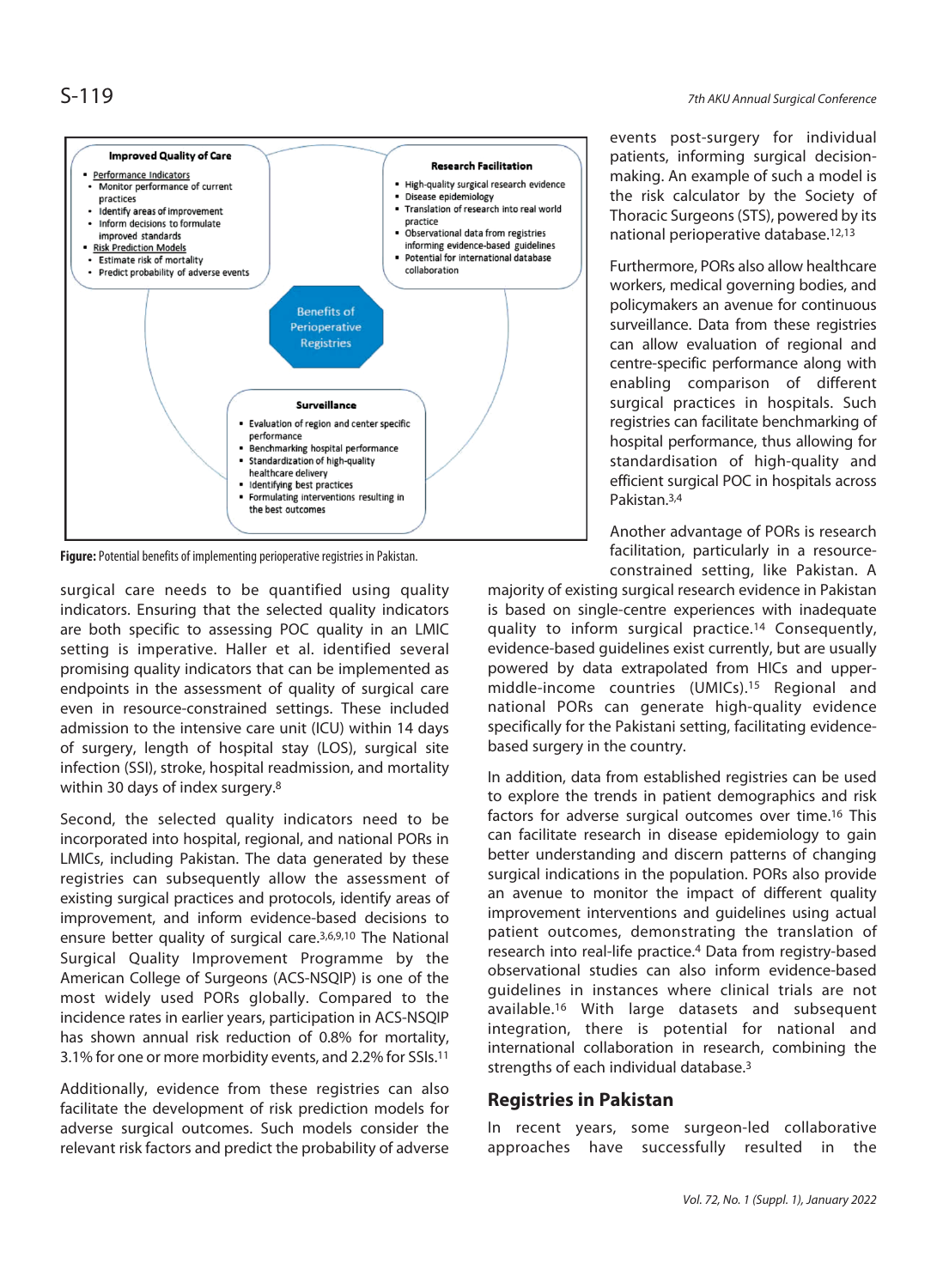| <b>Registries</b>                                 | <b>Developed by</b>                                                | <b>Patient Population</b>                                                                                                                                                                                                                                                                                    | <b>Data Sources</b>                                                                                                                                                                                                                                                                                                                                                                                                                                                                                                                                       | <b>Quality Indicators</b>                                                                                                                                                                                                                                                                                                                                                                                                                                                       |
|---------------------------------------------------|--------------------------------------------------------------------|--------------------------------------------------------------------------------------------------------------------------------------------------------------------------------------------------------------------------------------------------------------------------------------------------------------|-----------------------------------------------------------------------------------------------------------------------------------------------------------------------------------------------------------------------------------------------------------------------------------------------------------------------------------------------------------------------------------------------------------------------------------------------------------------------------------------------------------------------------------------------------------|---------------------------------------------------------------------------------------------------------------------------------------------------------------------------------------------------------------------------------------------------------------------------------------------------------------------------------------------------------------------------------------------------------------------------------------------------------------------------------|
| <b>Institutional registries</b>                   |                                                                    |                                                                                                                                                                                                                                                                                                              |                                                                                                                                                                                                                                                                                                                                                                                                                                                                                                                                                           |                                                                                                                                                                                                                                                                                                                                                                                                                                                                                 |
| Karachi Trauma<br>Registry (KITR)                 | Aga Khan University<br>Hospital, Karachi<br>National registries    | All cases admitted to the emergency<br>department of AKUH with a trauma<br>history of less than 24 hours.<br>Patients shifted to AKUH from other<br>hospitals and having ICD injury<br>codes of ICD-9-CM 800-959.9.<br>Cases of isolated hip fractures,<br>poisoning, and expiry on arrival are<br>excluded. | Data is retrieved from patient medical records, such as<br>doctors' and nurses' notes, laboratory and radiology<br>reports, and discharge summaries.<br>In addition, daily accounts of all ED visits are obtained<br>from electronic data systems. These include information<br>regarding patient demographics, primary reason for visit,<br>and disposition.<br>Data on patients with injuries is also captured from triage,<br>admission, and ED discharge lists.                                                                                       | Delay in reaching hospital,<br>length of stay in the<br>emergency<br>department,<br>total length of stay in the<br>hospital, discharge from<br>emergency, predicted and<br>actual survival.                                                                                                                                                                                                                                                                                     |
| <b>National registries</b>                        |                                                                    |                                                                                                                                                                                                                                                                                                              |                                                                                                                                                                                                                                                                                                                                                                                                                                                                                                                                                           |                                                                                                                                                                                                                                                                                                                                                                                                                                                                                 |
| Pakistan Registry of<br>Intensive CarE (PRICE)    | PSCCM, ICS,<br>and NICST                                           | unplanned<br>AII<br>planned<br>and<br>admissions in the five member ICUs<br>Karachi,<br>Lahore,<br>from<br>and<br>Islamabad, having a total of 104<br>ventilated beds.                                                                                                                                       | Similar to the NICST registry, the admission characteristics Mortality, quality of life<br>and diagnosis are recorded daily for each patient.<br>Collaborating facilities report data at their own accord via<br>a protected, cloud-based mobile/desktop portal that has<br>been established by researchers and clinicians in Srilanka.<br>Nominated local coordinators conduct weekly telephonic<br>calls to obtain admission numbers from non-digitalized<br>data within each ICU.                                                                      |                                                                                                                                                                                                                                                                                                                                                                                                                                                                                 |
| <b>Pakistan National</b><br>Joint Registry (PNJR) | Pakistan Arthroplasty<br>Society (PAS)<br>International registries | All<br>undergoing<br>patients<br>arthroplasty surgery in implant<br>companies and hospitals.                                                                                                                                                                                                                 | Case report forms, inform up forms, follow up form.                                                                                                                                                                                                                                                                                                                                                                                                                                                                                                       | Adverse<br>intraoperative<br>events, postoperative weight<br>bearing, implant details, and<br>postoperative rehabilitative<br>protocols.                                                                                                                                                                                                                                                                                                                                        |
| <b>International registries</b><br>ACS-NSOIP      | ACS                                                                | Patients undergoing surgery in all<br>700 hospitals that are in<br>collaboration with NSQIP.                                                                                                                                                                                                                 | Data from preoperative management till 30 days<br>postoperatively of randomly selected patients are<br>collected prospectively by trained reviewers assigned by<br>each hospital. Data are then entered on a web-based<br>platform accessible 24 hours a day.<br>Variables can vary between hospitals based on patient<br>population, hospital characteristics, and focus of quality<br>improvement.<br>Blinded, risk-adjusted information is shared with all<br>hospitals, allowing them to benchmark their<br>complication rates and surgical outcomes. | 30-day mortality, unplanned<br>intubation,<br>prolonged<br>ventilator dependence (>48<br>hours),<br>surgical<br>site<br>infections (superficial, deep,<br>or organ/space), urinary<br>tract infections, sepsis, septic<br>shock, wound disruption,<br>pneumonia,<br>clostridium<br>difficile colitis,<br>delayed<br>discharge (>30 days from<br>principal<br>procedure),<br>unplanned reoperation(s),<br>unplanned readmission(s),<br>and hospital<br>discharge<br>destination. |

ED: Emergency department, AKUH: Aga Khan University Hospital, ICU: Intensive care unit, PSCCM: Pakistan Society of Critical Care Medicine, ICS: Intensive Care Society, NICST: Network for Improving Critical Care Systems and Training, ACS-NSQIP: American College of Surgeons-National Surgical Quality Improvement Programme, ACS: American College of Surgeons.

implementation of a few institutional, national, and international PORs in Pakistan (Table). Among the institutional registries, a classic example is that of the Karachi Trauma Registry (KITR) established by the Aga Khan University Hospital (AKUH) in October 2009. KITR is a locally developed, electronic registry that utilises data from existing medical records at the hospital. KITR has been able to generate surveillance data, such as injury mechanisms and burden of severe injuries, quality indicators, such as length of stay in the emergency department (ED), injury-to-arrival delay, and injury severity, and survival probability.<sup>17</sup>

With regards to the national registries, the Pakistan Registry of Intensive Care (PRICE) and the Pakistan National Joint Registry (PNJR) are currently functional. PRICE is a contemporaneous registry developed by the Pakistan Society of Critical Care Medicine (PSCCM), Intensive Care Society (ICS) of the United Kingdom, and the Network for Improving Critical Care Systems and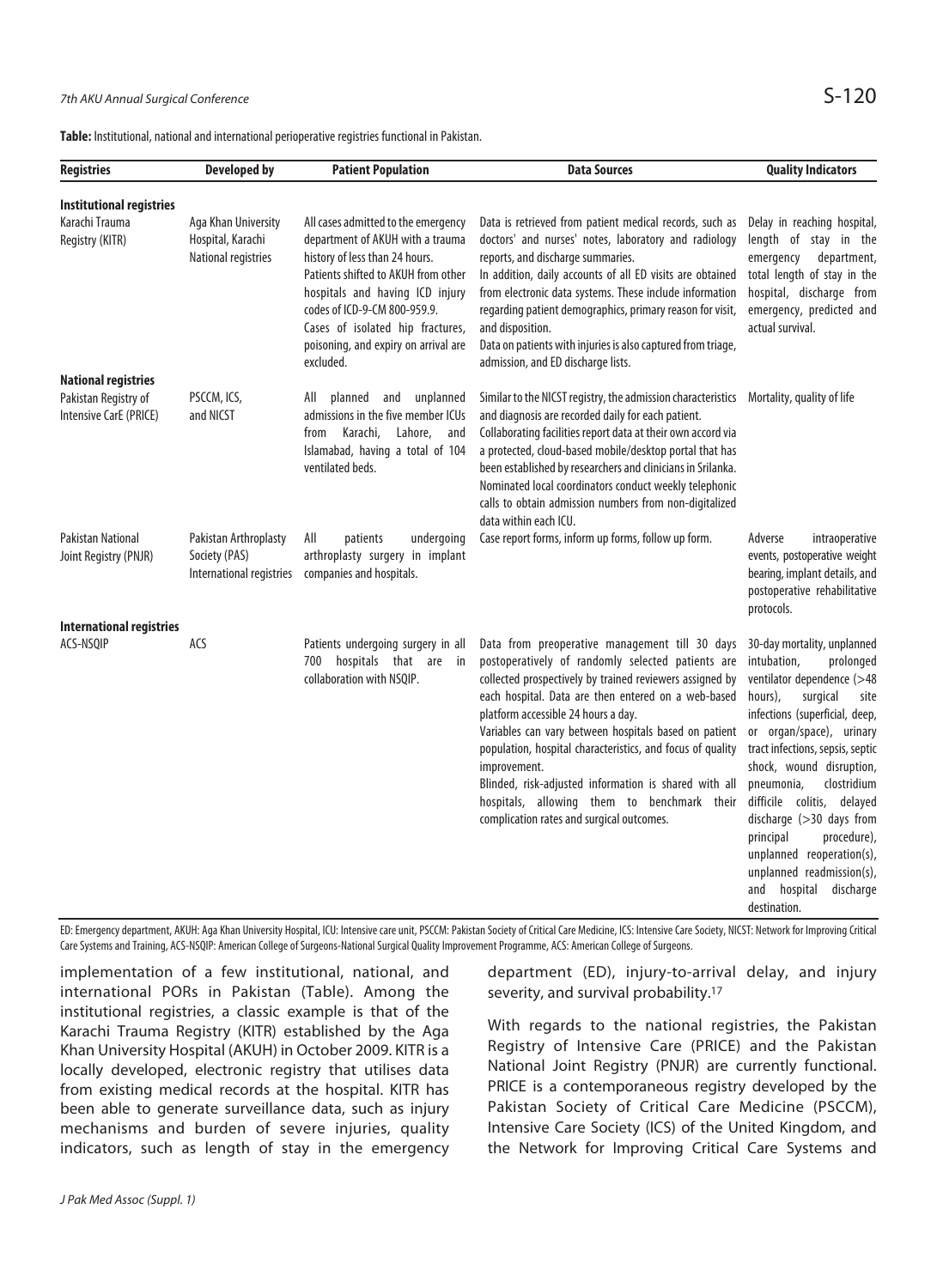Training (NICST). Being a clinician-led real-time registry, PRICE involves extensive collaboration between surgeons and administrative personnel involved in intensive care delivery, allowing the recruitment of ICUs from both public and private hospitals. Admission characteristics along with the diagnosis are documented for each admitted patient requiring intensive care. Data without any patient identifiers is displayed in control panels, facilitating the researchers to assess the trends in unit activity, severity of illness, bed occupancy and outcomes.18

PNJR is a voluntary project which has been conceived, designed, implemented and funded by the Pakistan Arthroplasty Society (PAS). Implant companies and hospitals can retrieve data from PNJR for conducting surgical research aimed at improving quality of care and safety for patients undergoing arthroplasties.<sup>19</sup>

Apart from the regional and national registries, Pakistan, being a resource-limited country, has not contributed significantly to the conception, design or implementation of any international POR. However, the AKUH has recently partnered with the ACS-NSQIP, contributing its patient data to this registry. ACS-NSQIP is a multi-institutional programme with currently 700 partnering hospitals worldwide. Trained surgical reviewers at each hospital collect data on numerous variables, including demographics, comorbidities, preoperative laboratory parameters, operative characteristics, and outcomes. ACS-NSQIP provides semi-annual reports to each hospital on the basis of the submitted data. This report benchmarks the performance of each hospital in comparison with the performance of an estimated average partnering ACS-NSQIP hospital performing the same procedures on the same patients. This allows hospitals to evaluate their performance compared to other partnering hospitals, driving continuous quality improvement initiatives.<sup>20,21</sup>

Despite these commendable efforts by the surgical community, the implementation of PORs remains limited in Pakistan. A majority of surgical facilities have not developed institutional registries and are not actively participating in national registries. Similarly, the ACS-NSQIP has not been implemented in most Pakistani hospitals. Considering the multifarious benefits of PORs, assessing the challenges involved in the implementation of these registries is imperative and can help identify the way forward for Pakistani surgical facilities.

# **Challenges and limitations in low-resource settings**

Despite the commendable efforts by the surgical

community, the number of PORs remains limited in Pakistan as is the case in other LMICs.<sup>22</sup> As highlighted earlier, there is a dire need for surgical registry data from low-resource settings to improve patient safety and to regulate surgical practices. However, a low-resource environment poses several challenges to the establishment of such PORs.

First, the process of development and plot implementation for a POR begins with the establishment of a uniform and comprehensive data entry forum. However, electronic medical records (EMRs) are currently lacking in resource-limited settings.23 Implementation of EMRs warrants a higher cost of setup and maintenance in such settings, owing to poor existing infrastructure, frequent power outages, and network failures. Even in facilities that have implemented EMRs, utilisation mostly remains suboptimal secondary to the requirement of parallel data entry to paper and computer records, increasing the workload of already limited staff.23-26 As a result, administrative data from EMRs is currently inadequate to power PORs in several settings, making the surgeons primarily responsible for capturing data related to patient care.6 This situation warrants allocation of appropriate resources aimed at development and integration of sustainable administrative EMRs into the existing care to replace paper-based records. Such EMRs should also incorporate user-friendly software capable of continuous data synchronisation to safeguard data during potential power outages and network failures.

Second, PORs require efficient and secure software to power them. However, LMICs have limited expertise and resources for developing and maintaining appropriate registry software.17 This can potentially be resolved with appropriate training, recruitment and integration of software developers and information technology (IT) personnel in the existing healthcare systems. This integration will also contribute to the generation of new jobs which can potentially improve employment rates across the LMICs.

Third, case ascertainment and item completion for PORs pose multifarious obstacles. Appropriate and carefully selected clinicodemographic characteristics, comorbidities, preoperative laboratory parameters, operative characteristics, and quality indicators need to be incorporated into the PORs.17 However, data reporting and recording systems in most resource-constrained settings produce poor-quality data.<sup>28</sup> In a recent study in Tanzania, history of patients, daily progress notes, and daily surgeon orders were not included in 24%, 59% and 71% of the medical records, respectively.29 In addition, the assessment of several surgical quality indicators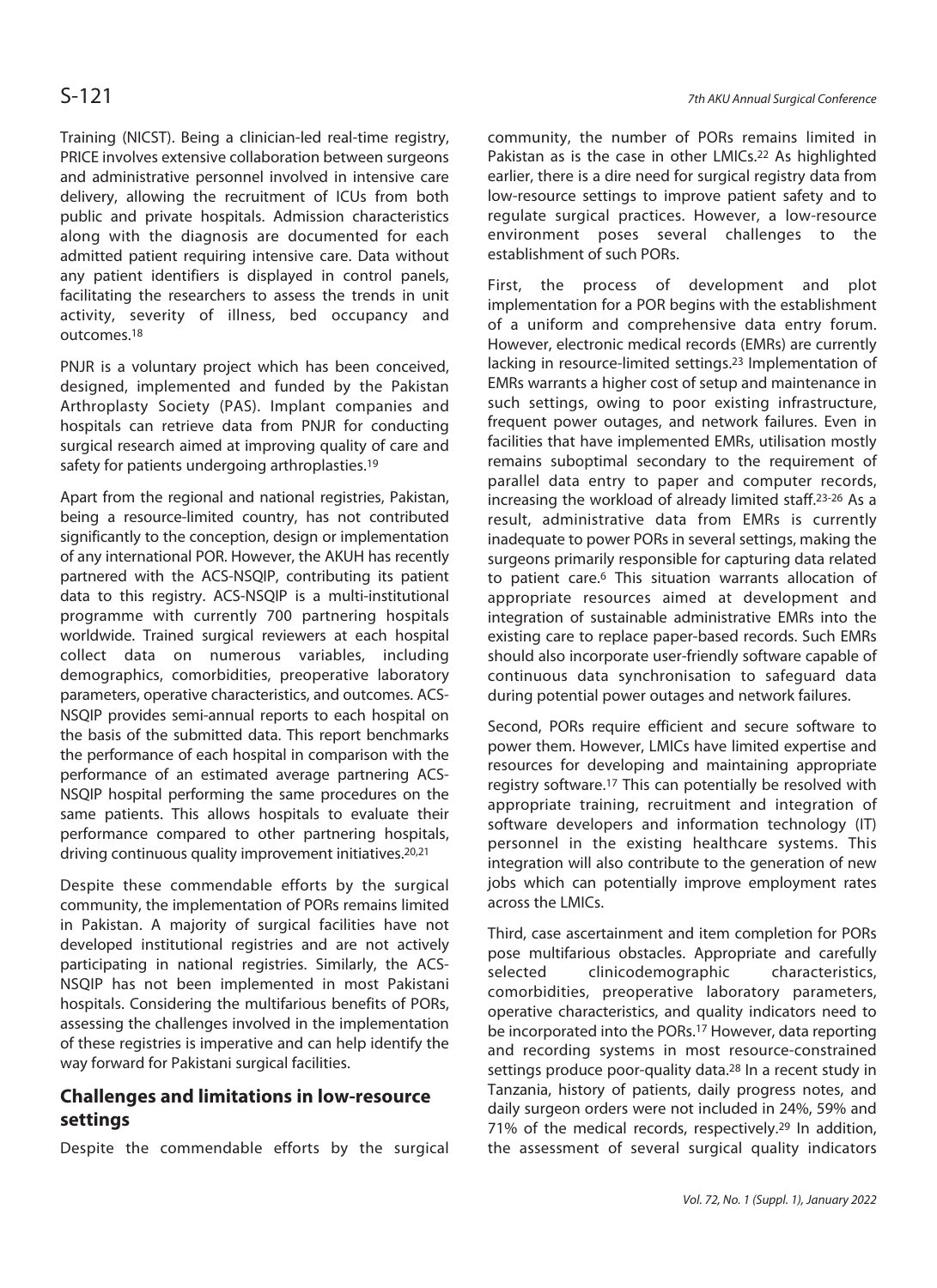requires following patients post-discharge till the 30th day of index surgery.8 The surgical population in LMICs experiences high loss-to-follow-up rates, ranging from 32% to 75%.30,31 This situation necessitates the development of standardised EMRs to improve case completeness and implementation of telemedicine initiatives as an adjunct to existing surgical care for adequate assessment of quality indicators in the LMICs.31,32 In addition, adequate and continuous training of administrative staff in data collection and development of comprehensive surgical checklists should be prioritised to improve data quality.

Lastly, when implementing PORs, it is essential to ensure the incorporation of the principle of interoperability.2 This standardised system of health information exchange among collaborating surgical facilities warrants technical system design considerations described earlier in addition to uniform coding of clinical terminology.33 For resource-limited settings, adaptation of existing disease and procedural codes, such as the International Classifications of Diseases (ICD) and Current Procedural Terminology (CPT) codes employed by the ACS-NSQIP, can be a more sustainable and cost-effective approach compared to the development of new codes.20

# **Conclusion**

Establishing and implementing PORs is challenging in resource-limited environments, such as Pakistan. However, existing surgeon-led efforts have demonstrated that institutional and national bodies can collaborate and maintain PORs even in Pakistan. While these registries have been limited to a few partnering hospitals, they represent the first step towards a nationally representative Pakistani POR. Sustained contributions from the surgical community in Pakistan are needed to overcome the highlighted barriers and develop a data network capable of interpreting risk-adjusted surgical outcomes across the country. Such a network could not only promote evidence-based improvements in the quality of surgical care in Pakistan, but may also allow continuous surveillance, performance benchmarking and research facilitation.

### **Disclaimer:** None.

## **Conflict of Interest:** None.

### **Source of Funding:** None.

# **References**

1. Reilly JR, Shulman MA, Gilbert AM, Jomon B, Thompson RJ, Nicholson JJ, et al. Towards a national perioperative clinical quality registry: The diagnostic accuracy of administrative data in identifying major postoperative complications. Anaesth Intensive Care 2020;48:203-12. doi: 10.1177/0310057X20905606.

- 2. Wilkinson MD, Dumontier M, Aalbersberg IJ, Appleton G, Axton M, Baak A, et al. The FAIR Guiding Principles for scientific data management and stewardship. Sci Data 2016;3:160018. doi: 10.1038/sdata.2016.18.
- 3. Mandavia R, Knight A, Phillips J, Mossialos E, Littlejohns P, Schilder A. What are the essential features of a successful surgical registry? a systematic review. BMJ Open 2017;7:e017373. doi: 10.1136/bmjopen-2017-017373.
- 4. Reilly JR, Gabbe BJ, Brown WA, Hodgson CL, Myles PS. A national perioperative outcomes registry will facilitate quality assurance and research in Australia. Anaesth Intensive Care 2020;48:328-9. doi: 10.1177/0310057X20937317.
- 5. Ologunde R, Maruthappu M, Shanmugarajah K, Shalhoub J. Surgical care in low and middle-income countries: burden and barriers. Int J Surg 2014;12:858-63. doi: 10.1016/j.ijsu.2014.07.009.
- 6. Kluyts HL, Biccard BM. The role of peri-operative registries in improving the quality of care in low-resource environments. Anaesthesia 2021;76:888-91. doi: 10.1111/anae.15445.
- 7. Network for Peri-operative Critical care (N4PCc). Addressing priorities for surgical research in Africa: implementation of a multicentre cloud-based peri-operative registry in Ethiopia. Anaesthesia 2021;76:933-9. doi: 10.1111/anae.15394.
- 8. Haller G, Bampoe S, Cook T, Fleisher LA, Grocott MPW, Neuman M, et al. Systematic review and consensus definitions for the Standardised Endpoints in Perioperative Medicine initiative: clinical indicators. Br J Anaesth 2019;123:228-37. doi: 10.1016/j.bja.2019.04.041.
- 9. Wacker J. Measuring and monitoring perioperative patient safety: a basic approach for clinicians. Curr Opin Anaesthesiol 2020;33:815-22. doi: 10.1097/ACO.0000000000000930.
- 10. Stey AM, Russell MM, Ko CY, Sacks GD, Dawes AJ, Gibbons MM. Clinical registries and quality measurement in surgery: a systematic review. Surgery 2015;157:381-95. doi: 10.1016/j.surg.2014.08.097.
- 11. Cohen ME, Liu Y, Ko CY, Hall BL. Improved Surgical Outcomes for ACS NSQIP Hospitals Over Time: Evaluation of Hospital Cohorts With up to 8 Years of Participation. Ann Surg 2016;263:267-73. doi: 10.1097/SLA.0000000000001192.
- 12. Freundlich RE, Ehrenfeld JM. Perioperative Information Systems: Opportunities to Improve Delivery of Care and Clinical Outcomes in Cardiac and Vascular Surgery. J Cardiothorac Vasc Anesth 2018;32:1458-63. doi: 10.1053/j.jvca.2017.11.002.
- 13. Vassileva CM, Aranki S, Brennan JM, Kaneko T, He M, Gammie JS, et al. Evaluation of The Society of Thoracic Surgeons Online Risk Calculator for Assessment of Risk in Patients Presenting for Aortic Valve Replacement After Prior Coronary Artery Bypass Graft: An Analysis Using the STS Adult Cardiac Surgery Database. Ann Thorac Surg 2015;100:2109-15; discussion 2115-6. doi: 10.1016/j.athoracsur.2015.04.149.
- 14. Jawad F. The race for publishing original biomedical research articles in Pakistan. J Pak Med Assoc 2017;67:1-2.
- 15. Knight SR, Ots R, Maimbo M, Drake TM, Fairfield CJ, Harrison EM. Systematic review of the use of big data to improve surgery in low- and middle-income countries. Br J Surg 2019;106:e62-72. doi: 10.1002/bjs.11052.
- 16. Hickey GL, Grant SW, Cosgriff R, Dimarakis I, Pagano D, Kappetein AP, et al. Clinical registries: governance, management, analysis and applications. Eur J Cardiothorac Surg 2013;44:605-14. doi: 10.1093/ejcts/ezt018.
- 17. Mehmood A, Razzak JA, Kabir S, Mackenzie EJ, Hyder AA. Development and pilot implementation of a locally developed Trauma Registry: lessons learnt in a low-income country. BMC Emerg Med 2013;13:4. doi: 10.1186/1471-227X-13-4.